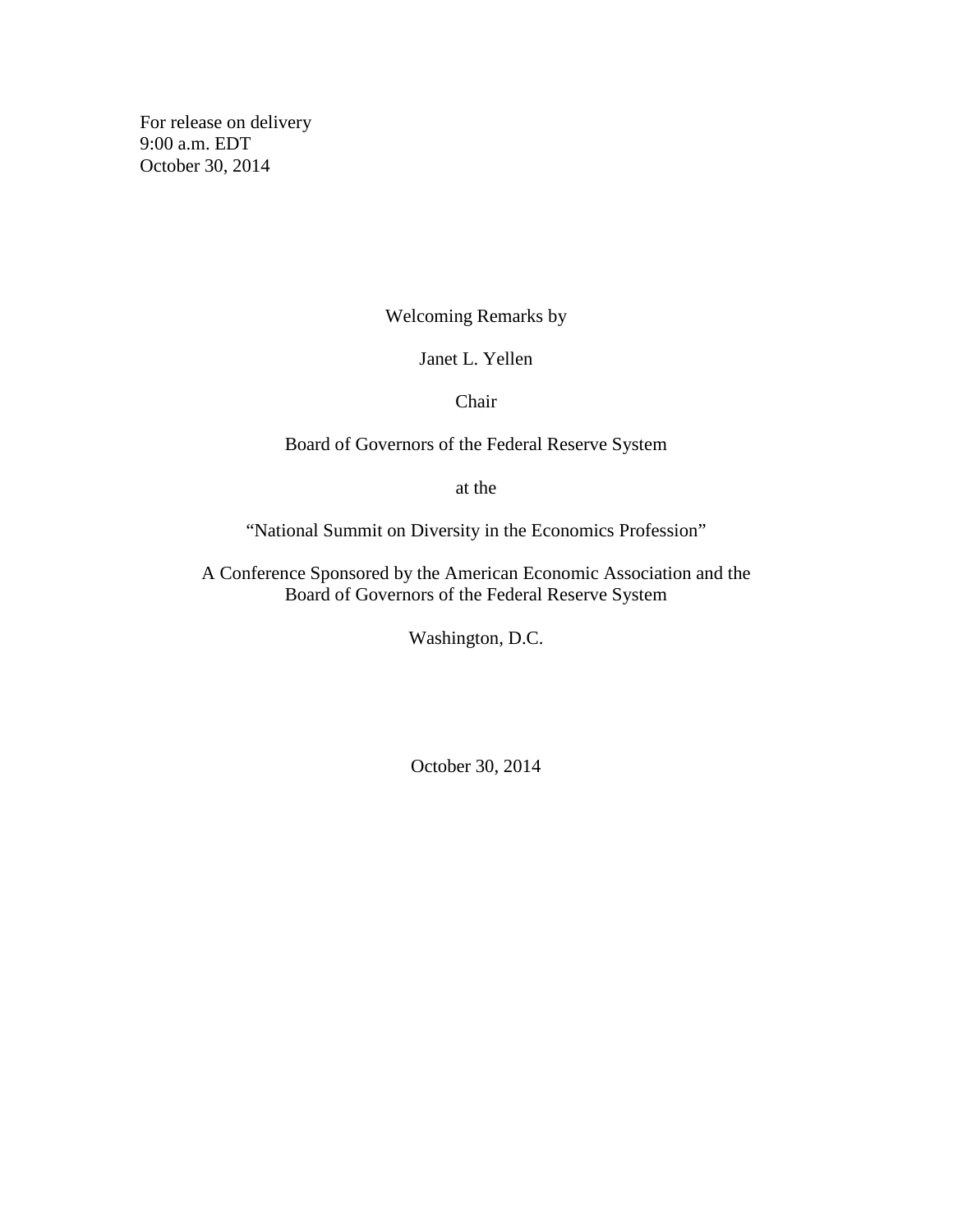I am very pleased that the American Economic Association (AEA) and the Federal Reserve Board have organized this conference on an important issue for our profession.

In trying to raise awareness of diversity in the economics profession, I am aided by the fact that economists are well acquainted with the concept of diversity from their work. When conducting a survey, economists understand that the results will be more meaningful when the diversity of the sample approaches the diversity of the population being studied. In finance, we know that diversity is fundamentally important in spreading risk. History shows that economies develop and become more stable through diversification. Often, in the things economists study and the methods we use, diversity is a good thing.

To cite another example, research by economists and other social scientists supports the view that considering a diversity of perspectives and ideas leads to better decisions in an organization. I believe decisions by the Federal Reserve Board and the Federal Open Market Committee are better because of the range of views and perspectives brought to the table by my fellow policymakers, and I have encouraged this approach to decisionmaking at all levels and throughout the Fed System.

One way to promote diversity of ideas is to promote diversity among the people we rely on for those ideas, including more than 300 Ph.D. economists who serve at the Board and more than 400 serving at the Fed's 12 Reserve Banks. At the Board, our Office of Diversity and Inclusion coordinates this effort, but everyone involved in the recruiting, hiring, management, and promotion of economists is engaged in it as well.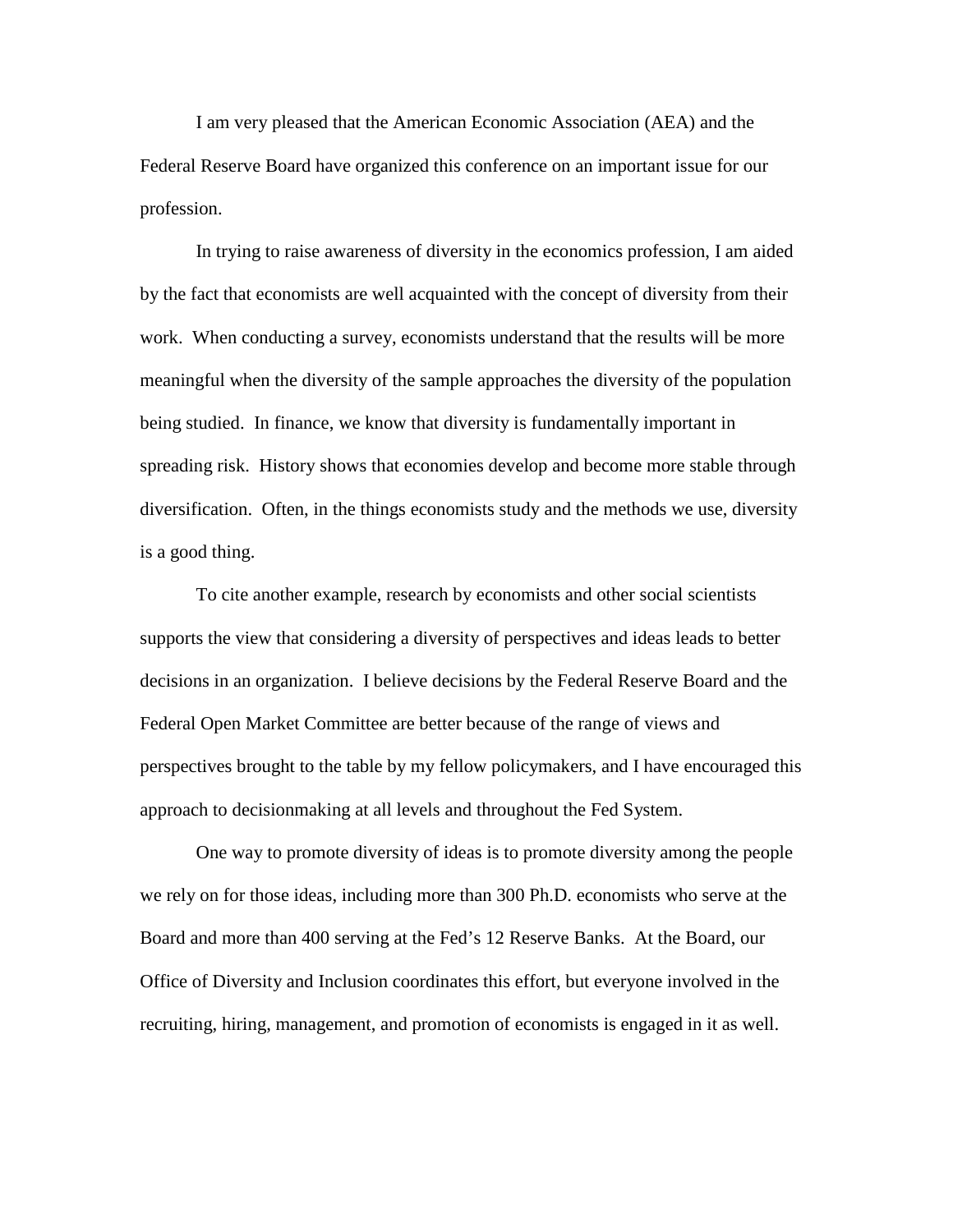When I was Vice Chair, I knew that promoting diversity among Fed economists was a priority for Chairman Bernanke, and it continues to be a priority for me.

In 1977, when I joined the Board staff, I was one of relatively few women economists here. Since then, there have been significant gains in diversity at the Board and throughout the System. The Federal Reserve is committed to achieving further progress, and to better understanding the challenges to improving diversity throughout the economics profession. As an employer, the Fed is very serious about meeting its obligation to provide equal opportunity, and I also believe that diversity makes the Fed more effective in carrying out its mission, for reasons such as the one I mentioned a moment ago.

But this conference offers an important opportunity to investigate all of the possible factors that influence the extent of diversity among economists at the Federal Reserve and elsewhere, including those factors that are affecting the education and advancement of economists everywhere in the United States.

As a longtime member of the AEA, I am proud of the work our association has done to collect data and study diversity in the economics profession. Among the questions raised by the AEA's work on this topic is why relatively few women and minorities seem to consider economics as a concentration in college. The evidence is fairly clear that majoring in economics offers relatively high returns to college graduates whether or not they pursue further education in economics. It is worth knowing, for example, what undergrads who might consider concentrating in economics think about the curriculum and the employment prospects for economics majors compared with what those prospects actually are. To what extent might the lack of diversity among

 $-2-$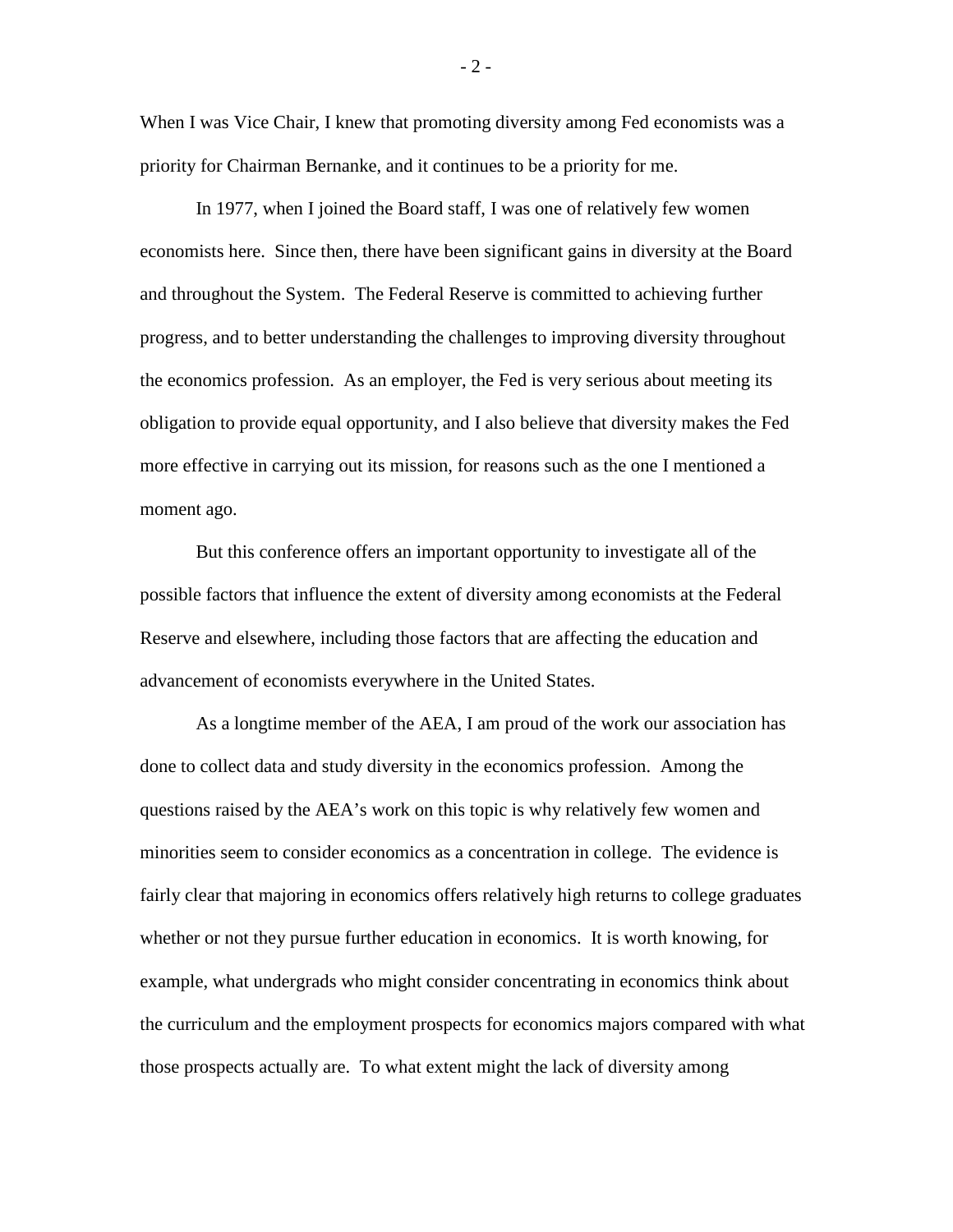economics majors reflect a more general need to make basic economics more relevant and otherwise appealing to undergrads?

The AEA has also done important work documenting and investigating the "leaky pipeline," trying to determine why some groups are more likely to abandon economics education and work before, and even after, receiving Ph.D.s. In reviewing the data on the representation and advancement of certain groups in the profession, there are differences in outcomes for women and minorities. To what extent are these disparities caused by differences in the experiences of those groups or due to broader and more general challenges faced in academia? Do the leaks from the pipeline that may be more noticeable for some groups reflect a broader lack of opportunity in academia? When economists delve into why there isn't more diversity among them, they end up asking about what is being taught in college, how economists are being trained in graduate school, and other questions that bear on the health and the future of the economics profession in general.

These are not idle questions. All of you know that there has been a fair amount of public debate in recent years about the health of the economics profession, prompted in part by the failure of many economists to comprehend the dire threats and foresee the damage of the financial crisis. When the public asks whether economists did all they could have to understand those threats, in part they are asking whether our profession did enough over the years to test ideas and assumptions that turned out in some cases to have been mistaken or misplaced. And part of that question is this one: Did the economics profession recruit and promote the individuals best able to bring the energy, the fresh

- 3 -